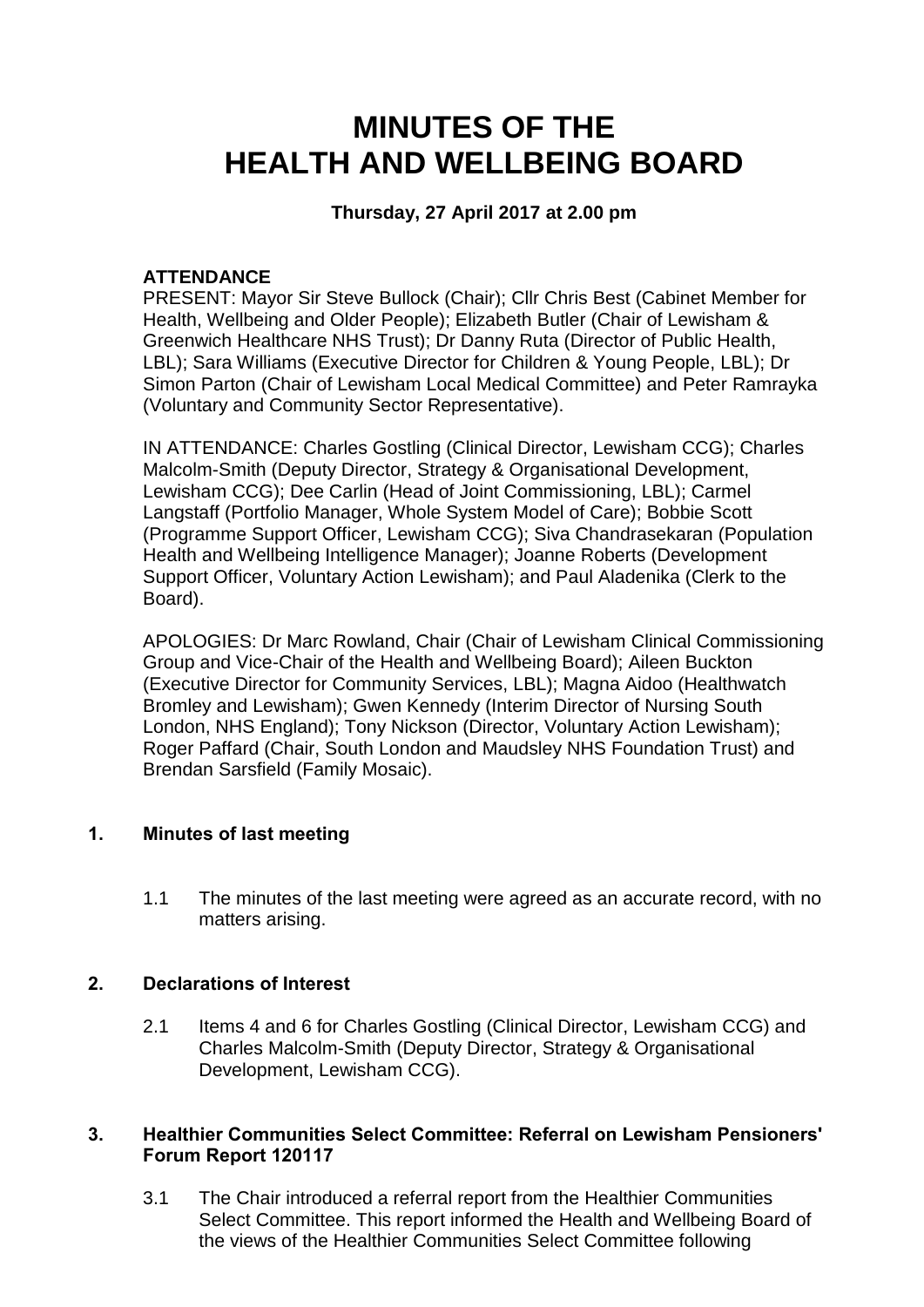evidence received from the Lewisham Pensioner's Forum during the third evidence session of the committee's review of health and adult social care integration on 12 January 2017.

- 3.2 Cathy Ashley and Judy Harrington of the Lewisham Pensioners' Forum were invited, by the Chair, to address the Board. During their address, the representatives of the Lewisham Pensioners' Forum:
	- raised concerns about the cost of implementation of adult social care and health integration;
	- noted that 'better care when you need it' is not a reality on the ground;
	- raised concerns about the resilience of the social care market;
	- noted that there is a need for resilient communities to absorb the gap in funding;
	- noted that it is only when services are needed that people are able to appreciate the impact of lost funding; and
	- asked that the Health & Wellbeing Board use its executive powers to consider the impact of spending cuts, on services, upon those who need them most.
- 3.3 Responding, Cllr Chris Best noted that although the Council had been under pressure, it had taken active steps to make the best use of funding available to it. Cllr Best also gave example of services that had been safeguarded such as swimming.
- 3.4 Responding, the Chair Sir Steve Bullock also stressed that the Council is taking steps to mitigate the impact of spending cuts on older people.
- 3.5 Action: The Board agreed the referral recommendations and for the response to go back to the Healthier Communities Select Committee.

## **4. South East London Sustainability and Transformation Plan (STP) Update**

- 4.1 Charles Malcolm-Smith (Deputy Director, Strategy & Organisational Development, Lewisham CCG) provided the Board with an update on the NHS South East London Sustainability and Transformation Plan, including the proposals for elective orthopaedic service.
- 4.2 A summary of key points from the briefing are as follows:
	- A leadership team of four individuals has been established to oversee the STP. In addition, governance arrangements have been revised through the development of a Strategic Planning Group involving all local NHS organisations, local government and patient representatives.
	- Public consultation into proposals to develop elective orthopaedic centres has been postponed until spring 2017.
	- The intention is to further develop proposals that would enable the public to consider the pros and cons of a two site as well as three site consolidation options.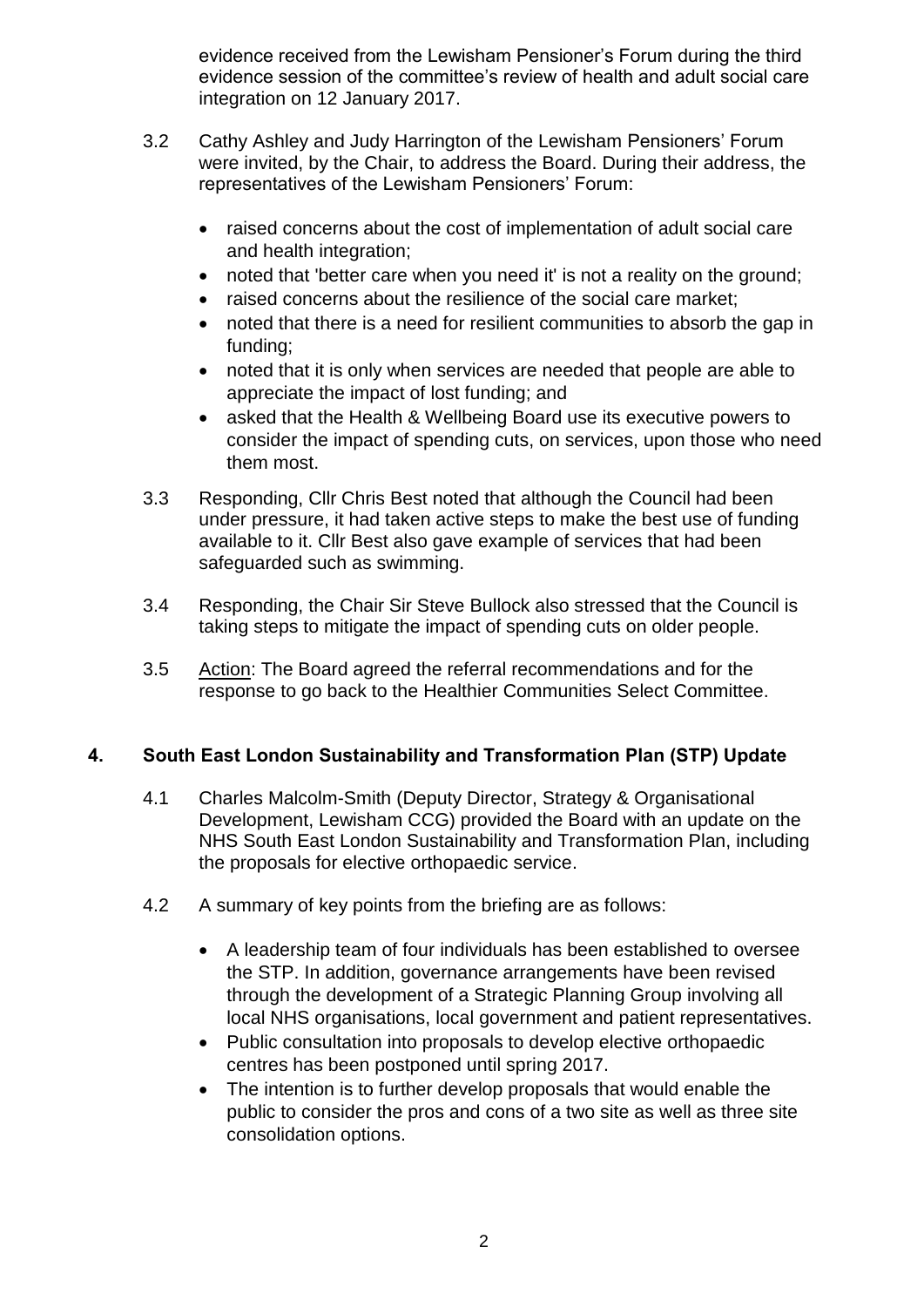- Further engagement will be undertaken during 2017, with local people and interest groups, to enable them to find out more about 'Our Healthier South East London's' plans.
- 4.3 Responding to briefing, the Board noted that:
	- The governance arrangements for the South East London partnership need to be worked on.
	- Council leaders are committed to making the partnership work, however partners are not yet convinced that the finance for the strategic plan have been satisfactorily addressed.
	- There is still some confusion about the role and purpose of STPs, given that they are non-statutory entities.
- 4.4 Action: The Board noted the contents of the report.

## **5. Better Care Fund Planning 2017-19**

- 5.1 Bobbie Scott (Programme Support Officer, Lewisham CCG) provided members of the Board with an update on Better Care Fund (BCF) planning for 2017-18 and 2018-19.
- 5.2 The Policy Framework for the implementation of the BCF in 2017-18 and 2018-19 was published on 31 March 2017. The main change to the Framework from last year is the inclusion of a new grant for adult social care announced in the 2015 Spending Review and 2017 Spring Budget as the 'Improved Better Care Fund (iBCF)'.
- 5.3 The iBCF will be paid directly to local authorities and must be used to meet adult social care needs, reduce NHS pressures and to stimulate the local social care provider market.
- 5.4 The number of national conditions in the framework has been reduced from eight in 2016-17 to four in 2017-19.
- 5.5 The detailed planning requirements and allocations that underpin the framework are still in the process of being finalised. As in 2016/17 the BCF Plan will be developed by Lewisham Council and Lewisham CCG.
- 5.6 The timetable for assurance and approval of BCF plans will be published in the Planning Guidance. The delay in publication is likely to result in a tight timetable for submission of our local BCF Plan. It is possible that approval and sign-off of the Plan will fall before the next meeting of the Health and Wellbeing Board in July.
- 5.7 In the meantime, a review of the 2016/17 BCF plan is taking place and a first draft of the 2017-18 and 2018-19 plan is being prepared addressing the key areas as set out in the Policy Framework.
- 5.8 In response the Board noted the following: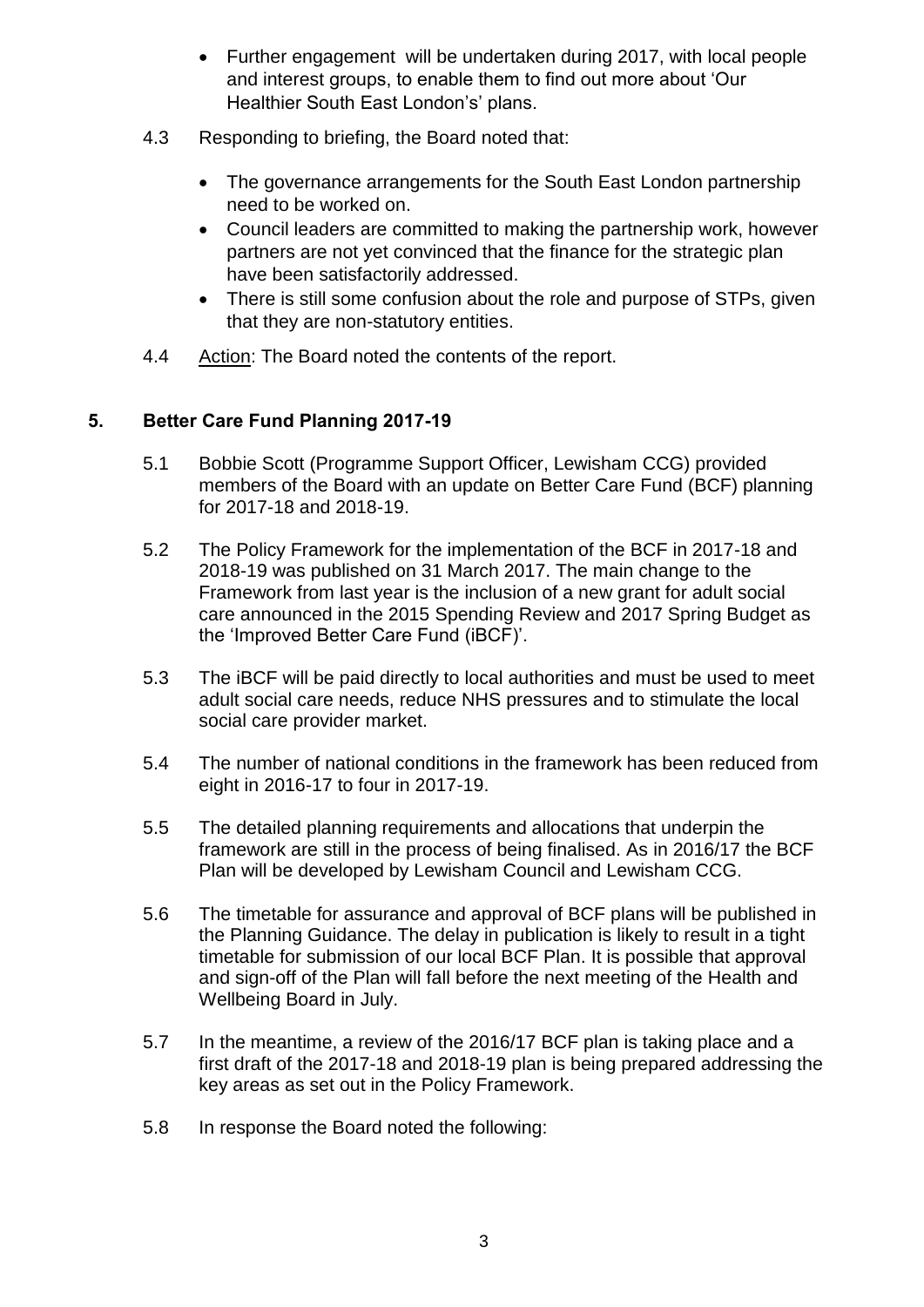- The Board should receive assurances that initiatives are working and that updates to this effect should be provided.
- That an additional meeting of the Health and Wellbeing Board (before July) be scheduled to sign off the Better Care Fund Plan, if this cannot be done at the July meeting.
- 5.9 Action: The Board noted the contents of the report. An additional meeting of the Board was agreed if required.

# **6. Whole System Model of Care: Neighbourhood Care Networks**

- 6.1 Carmel Langstaff (Portfolio Manager, Whole System Model of Care) provided the Board with an update on the development of Neighbourhood Care Networks (NCN) in Lewisham.
- 6.2 Lewisham's Neighbourhood Care Networks bring together local care networks, delivered by Lewisham's Health and Care Partners (LHCP) and the networks of voluntary and community sector organisations within the same model.
- 6.3 LHCP are developing a local care network in each neighbourhood to transform the way in which community based care is delivered. By operating at this smaller scale, local care networks can more easily develop local connections between services, co-ordinate care and strengthen relationships between professionals.
- 6.4 The neighbourhood care network model is also being applied to existing services that work with children and young people and being further developed through the re-commissioning and re-design of children's centres and health visitor services.
- 6.5 The following were highlighted as next steps for the whole system model of care approach:
	- strengthening the network of professionals delivering care and support;
	- strengthening the network of voluntary and community sectors organisations; and
	- strengthening the relationships between the statutory and voluntary sectors.
- 6.6 The LHCP Executive Board is supported by a number of steering groups, including a Communications and Engagement Steering Group. This group is accountable for developing and undertaking effective system wide communication and engagement activity.
- 6.7 Responding, the Board asked to know more about how the Hubs will be tweaked to reflect the needs of each area. Carmel noted that the Hubs will be more than a 'physical space' and will instead be geared towards promoting community resilience. Carmel added that the use of digital technologies will be an important part of this.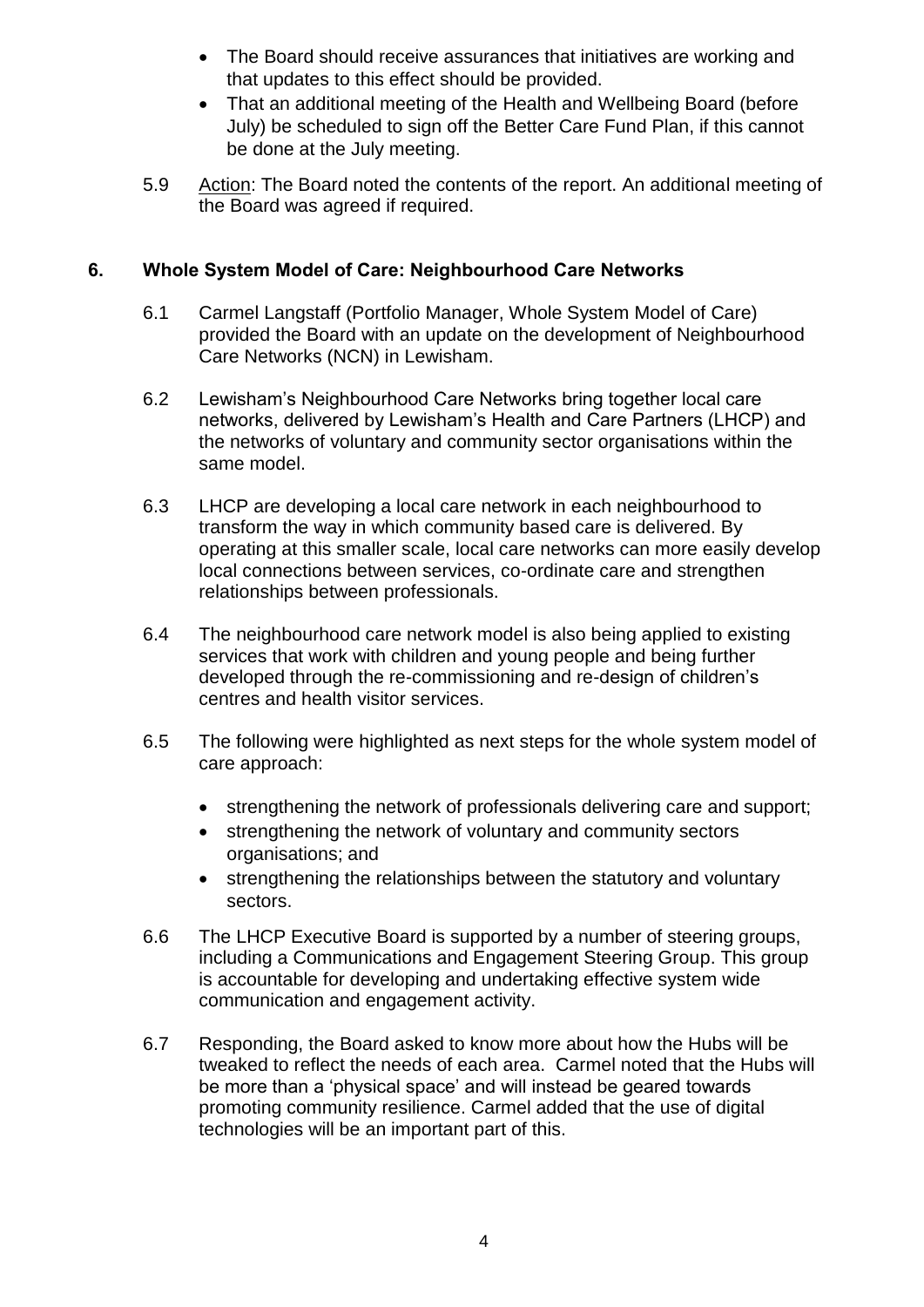6.8 Action: The recommendations of the report were agreed.

# **7. Performance Dashboard Update: Exceptions Report**

- 7.1 Dr Danny Ruta (Director of Public Health, LBL) provided members of the Board with an update on performance against its agreed priorities within the Health and Wellbeing Strategy and the performance indicators for the Better Care Fund.
- 7.2 A summary of key points from the briefing are as follows:
	- Premature deaths from cardio vascular disease has dropped (although not able to explain why) this could be part of a national trend.
	- Childhood obesity rates have come down; noted that a lot of work has gone into tackling obesity.
	- Breast feeding and MMR rates have increased; noted that a lot of work has gone into improve performance across both of these measures.
	- Premature deaths from cancer have increased. Noted that rising rates of adult obesity could be a factor in this, as this contributes to cancer.
	- Flu vaccinations have dropped.
	- Cervical screening rates have dropped.
- 7.3 Following the presentation a wider discussion ensued about funding for transformation in order to deliver improved health and well-being. The Board also discussed how systems can be used more effectively to manage the population's health and identify those who might be vulnerable.
- 7.4 Action: The Board noted the contents of the report.

## **8. Lewisham CCG Annual Report 2016-17 Update**

- 8.1 Charles Malcolm-Smith (Deputy Director, Strategy & Organisational Development, Lewisham CCG) provided members of the Board with an update on the CCG's annual report and accounts for 2016/17.
- 8.2 A requirement of the Health and Social Care Act 2012 is that the report includes the CCG's contribution to local plans and strategies and that the Board is consulted in this regard in the preparation of the annual report.
- 8.3 The Board was invited to note the timescales that the CCG is working to.
- 8.4 Action: The Board noted the contents of the report.

## **9. Health and Wellbeing Work Programme**

9.1 Paul Aladenika (Clerk to the Board) presented the Board with a draft work programme for discussion and approval.